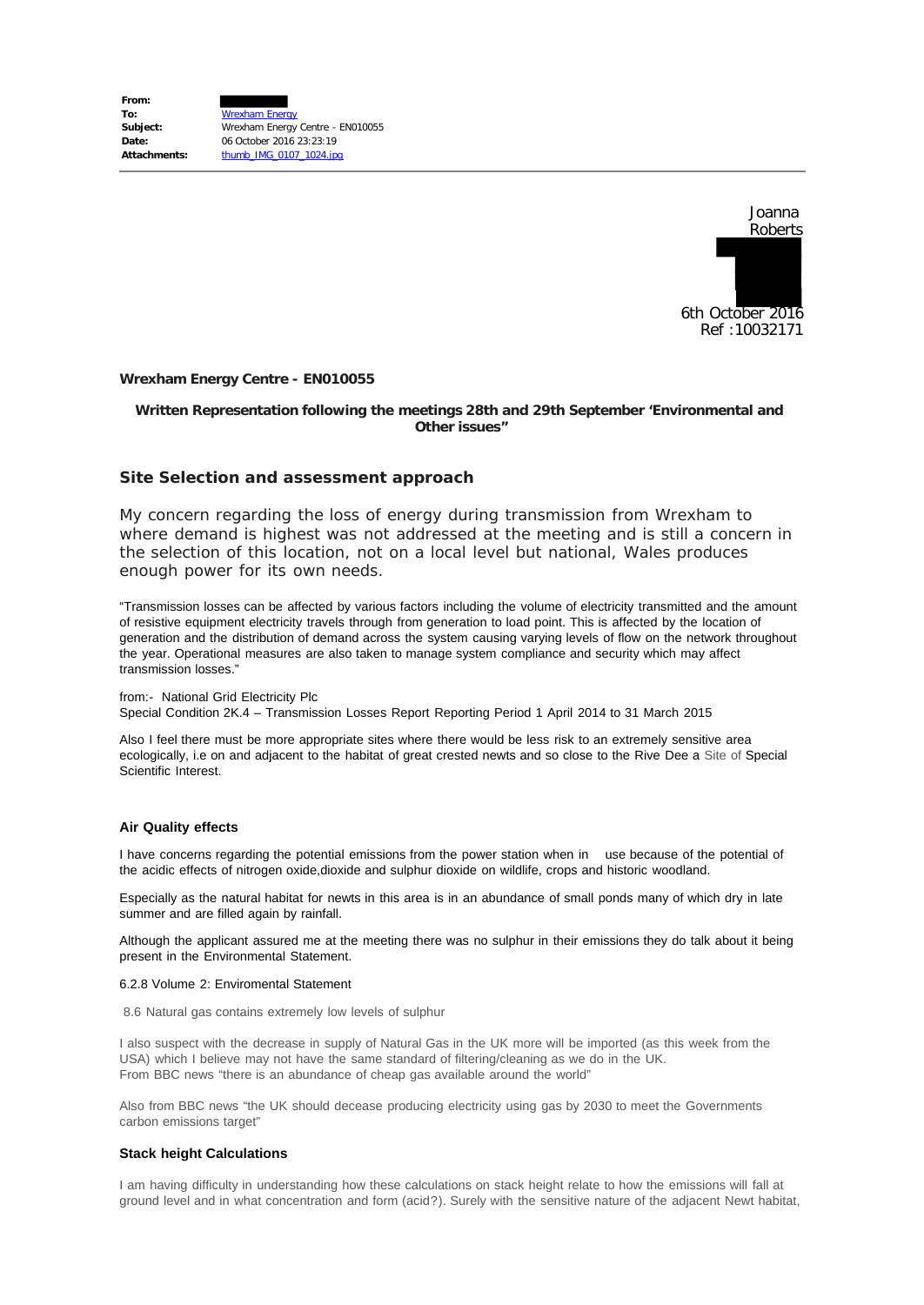the River Dee SSSI only a little further afield and Bickerton Hill within easy reach this is something that should be assessed and expert opinion on the effect sought. This is NOT a "Standard" calculation surely?

I believe the emissions calculations for 'worst case scenario' are not in fact that as they are calculated assuming the plant running on a 24hr basis. Information from the National Grid's own website :-

Just an amateur such as myself can clearly observe over a period of 24hrs that the amount of electricity produced by CCGT varies hugely throughout that period alone.

From the same site:- " CCGT are gas turbines whose hot exhausts are used to drive a boiler and steam turbine. This two stage process makes them efficient in gas usage. They are also fast to get online - less than an hour in general, so they are used to cover profitable peak demand and to balance wind output."

# **Biodiversity Effects**

I don't believe the mitigation plans should be accepted until a full survey for Great Crested Newts has been conducted..... "recent survey data is required where there will be any impact " (from Government website on EPS) and I am sure there is an impact in this case.

Also from NRW website 'Any ecologist carrying out work and providing advice for a proposed development should have a **licence** to survey EPS"

Birds also are badly effected by air pollution due to their rapid rates of respiration.

I have emailed Amphibian and Reptile Conservation for opinion on the effects of this development and am awaiting reply. If permitted this can be forwarded.

I have emailed the Ecologist of the Natural Trust for opinion on the possible effects this development may have on the regenerated Lowland Heath (which is a highly threatened habitat which supports a wealth of endangered plants and animals) at Bickerton Hill and am awaiting reply. If permitted this can be forwarded.

#### **Water environment**

I don't believe "run off" from the power station should be fed into ponds intended for Newt mitigation..... rain on the emissions (concentrated as not yet dispersed) = acid and the potential for ammonia to be present surely? Both of which are lethal to Newts.

# **Landscape, visual and related effects**

The photographic montages in the application are not representative…I feel the images are distorted and photographs are taken from unrealistic height/angles.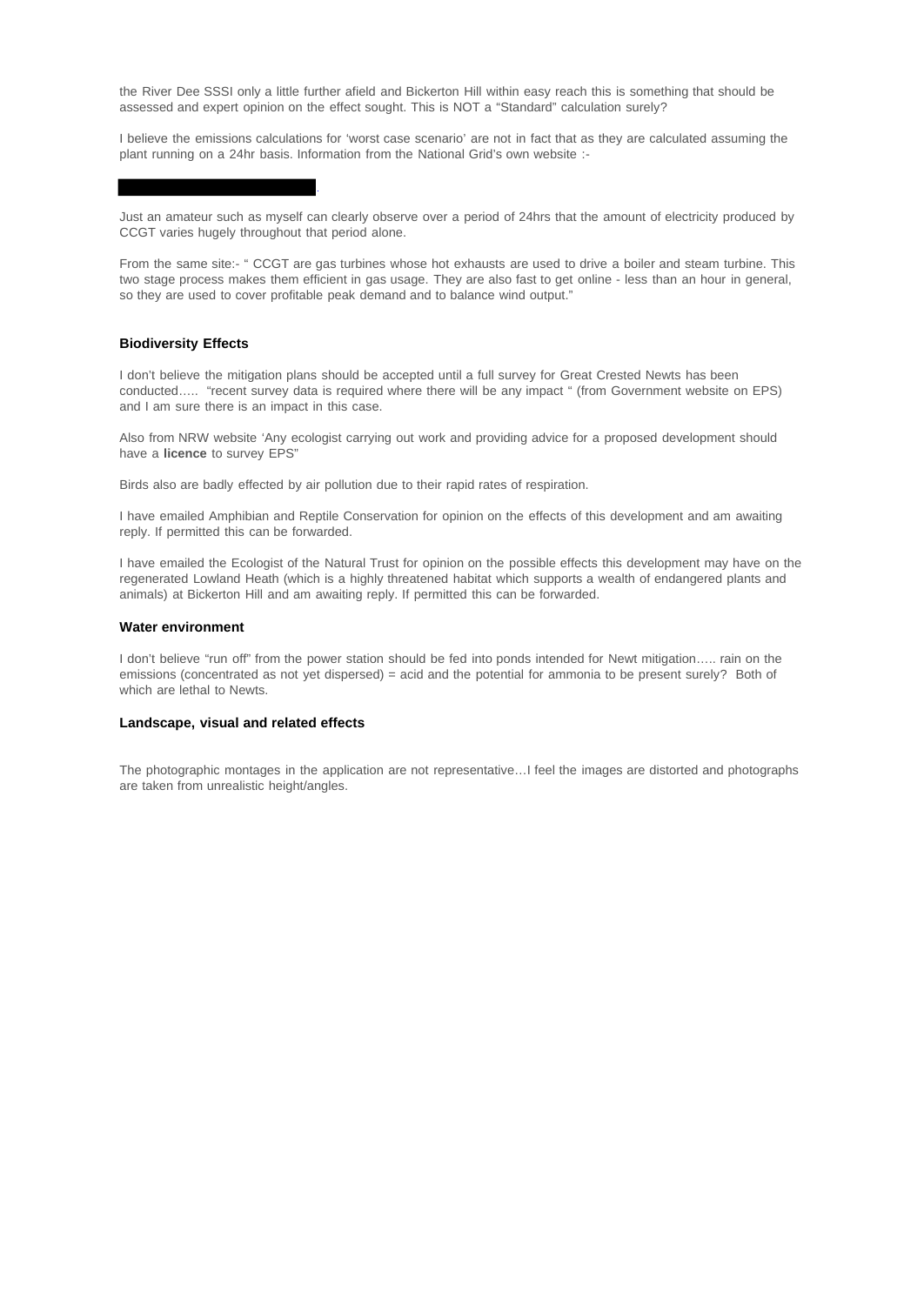

Here is a photograph taken this week from the footpath alongside the River Dee accessed from Holt near to the A534 (outside the 2k search area), Kellogs can clearly be seen for an example, I hope this can be compared to the 'montages' for perspective and distance.

The Wrexham Industrial Estate can be clearly seen from elevated beauty spots nearby but at present flat and inconspicuous … a Power Station would change that with huge buildings, stacks and plumes of emissions.

### **Residential amenity effects**

There are five livery yards for horses within the 2k search area, three of which use Bryn Road and Ridley Wood Road for access to the peaceful lanes around Is y Coed. All of these will potentially lose business because clients are unable to hack out or are unhappy to keep their horses where there are potential emission problems, two of these yards are farmers diversifying to make ends meet.

The applicant in my opinion has completely misunderstood "tourism" in this area, "there are no tourism venues"…. people come here to enjoy the outdoors and our beautiful countryside.

Is y Coed Horse and Dog Show and Pickhill Fun Ride are both annual events organised by villagers of Is y Coed, they bring visitors with their horses from as far afield as Anglesey and Manchester they raise money for local charities including Nightingale House, Riding for the Disabled at Llanfynydd, North Wales Air Ambulance along with the Village Church and School. There is a potential loss of participants and therefore money raised because of closeness of Power Station.

The Church is the heart of our community and relies heavily on money raised at the events.

Two Chester Triathlon events use our lanes, The Village Bakery Half Marathon, The Tour of Britain, Mark Cavendish's Sportive Rides, local cycling clubs hold time trials and tour our lanes regularly in the evenings and week ends, there is a road signed driving tour also. The Chester Marathon runs through the nearby villages of Holt and Farndon, Fishing Clubs have licences for fishing 'our' stretch of the Dee, the public footpaths along both sides of the Dee are well walked from Holt and Farndon right along to Bangor on Dee and beyond.

All these activities enrich the lives of local people even if they don't take part themselves, the elderly watch from their window, the young cheer from the roadside, the visitors they draw support local business and will probably visit again. Will these events and athletes want their routes to by pass a power station???

The Village Hall hire will be affected, one customer a caravan club hires out the facilities and car park for a winter holiday annually...will they want to come to look out at the power station? This will again have a knock on to the funds raised for heating and maintaining the Church.